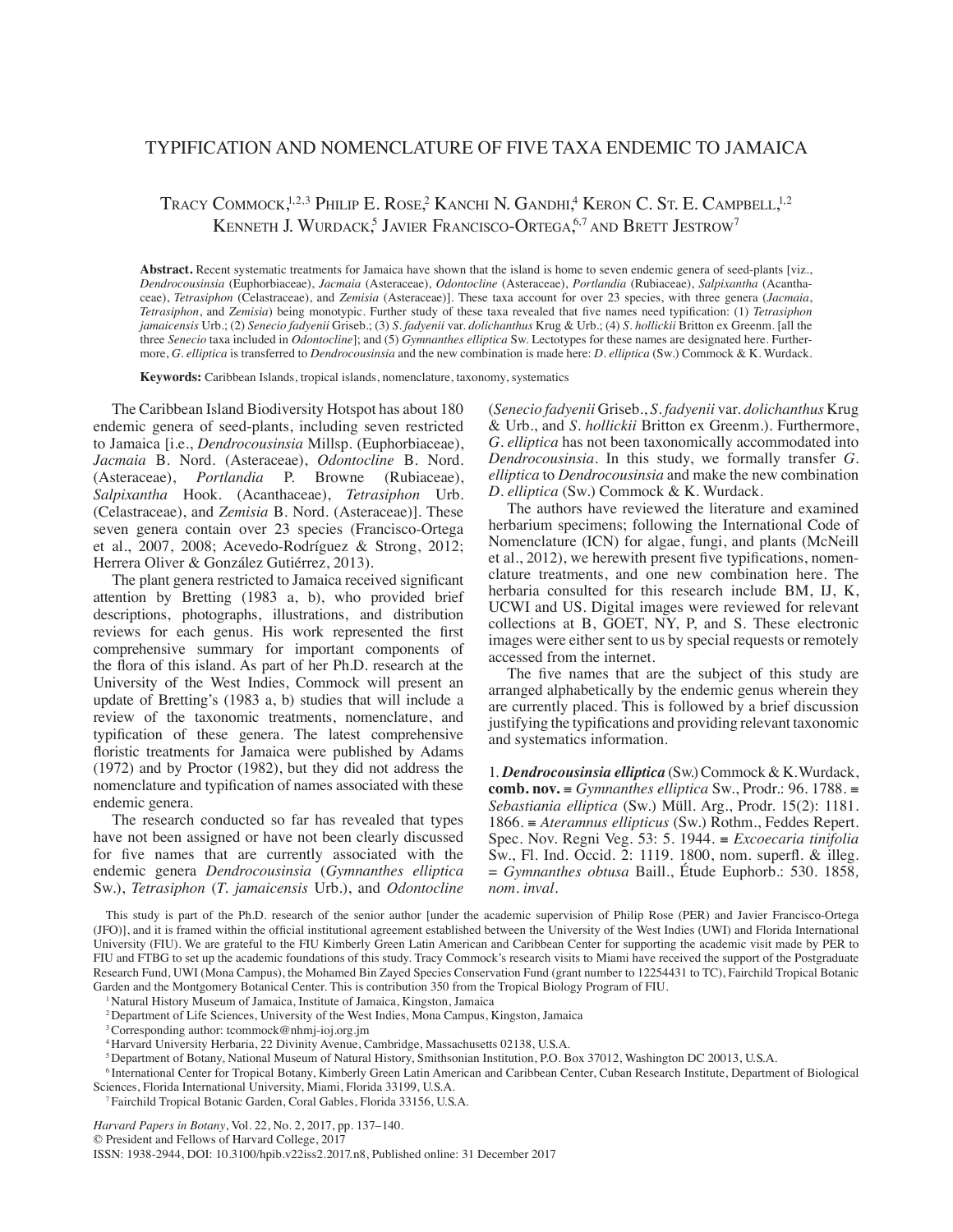Described from: "Jamaica"

Lectotype (designated here): "a celeb. D. Doct. Ol. Swartz," *O. Swartz s.n.* (S11-341); isolectotypes: G-DC, BM? BR?

Molecular phylogenetic research coupled with morphological studies clearly supports that the Jamaican endemic *Gymnanthes elliptica* should be transferred to *Dendrocousinsia* (Commock et al., in prep.; Wurdack, in prep.). A new combination to accommodate *G. elliptica* in *Dendrocousinsia* is needed, and it is presented here. Additional molecular systematic studies have also shown that *Gymnanthes* ( $\sim$  45 spp.), as currently circumscribed (Esser, 2001), is polyphyletic (Wurdack, in prep.).

*Gymnanthes,* as originally proposed, consisted of two species, viz., *G. elliptica* and *G. lucida*, and of these two names, *G. elliptica* was the first cited species in sequence (Swartz, 1788). Prior to the 2017 International Botanical Congress (held in Shenzhen, China), it was generally accepted that the type species of *Gymnanthes* was *G. elliptica* [as designated by Britton & Shafer (1908: 600)]. As far as we are aware, no taxonomic treatment has assigned *G. elliptica* as the type species for *Gymnanthes* prior to Britton & Shafer (1908: 600); their typification, however, could be considered as largely mechanical as elaborated below (also see ICN Art. 10 Ex. 7).

In the July 2017 Shenzhen congress, the Nomenclature Session approved a set of proposals from John McNeill et al. (2016) pertaining to generic typifications made by Britton and his associates (Turland & Wiersema, 2017: 234). Two of the accepted proposals are quoted here: (1) "A type selection made under a largely mechanical method is superseded by any later choice of a different type not made under that method, unless, in the interval, the supersedable choice has been affirmed in a publication that did not use a mechanical method of selection." and (2) "The following criteria determine whether a particular publication, appearing prior to 1 January 1935, has adopted a largely mechanical method of type selection: (a) any statement to that effect, including that the American Code or the "Philadelphia Code" was being followed or that types were determined in a particular mechanical way (e.g. the first species in order)… (e) if an author of the publication was an employee or a recognized associate of the New York Botanical Garden; or (f) if an author of the publication was an employee of the United States government."

It has been a known fact that Britton and Shafer were employees of the New York Botanical Garden and that they practiced the then existed American Code, which advocated to choose the first species in order as the type for a genus name. This pattern of type selection is evident throughout Britton & Shafer's (1908) North American trees adding weight to our specific contention that their choice of *Gymnanthes elliptica* as the genus name type (Britton & Shafer, 1908: 600) was made under the mechanical method of the American Code and that *G. elliptica* cannot be the type species for *Gymnanthes*. Moreover, Webster (1967: 388) assigned the widespread Neotropical *G. lucida* Sw. as the type for *Gymnanthes*. From what we have found, prior to Webster's contribution, no taxonomic treatment had assigned *G. elliptica* or *G. lucida* as the type species for *Gymnanthes*, with the exception of the aforementioned publication by Britton & Shafer (1908).

Some works including those by Webster himself (Webster, 1967: 388, 1994: 122) considered Grisebach (1859: 50) as the type species designator for *Gymnanthes*, indeed it seems that Webster (1967: 388) was not aware that he was typifying this genus as in his work he stated: "Lectotype species: *G. lucida* Sw.; typification effected by Grisebach, Fl. Brit. W. Indian Is. 50. 1859." Although Grisebach included *G. lucida* as the single species for *Excoecaria* sect. *Gymnanthes* (Sw.) Griseb., he, however, did not use the term type or its equivalent as required by the ICN Art. 7.10. Therefore, Webster (1967) was the first type species designator and the type of this genus name is *G. lucida*.

The type of *Gymnanthes* has important taxonomic consequences for *Dendrocousinsia*. If *G. elliptica* were to be type species of *Gymnanthes*, then all of the species of *Dendrocousinsia* needed to be transferred to *Gymnanthes*. Then *Gymnanthes* should be considered as endemic to Jamaica. Since *G. lucida* and *G. elliptica* are not sister species and since *Gymnanthes* sensu lato is polyphyletic, these taxonomic rearrangements would require additional name changes involving several other species of this genus. Webster's designation of *G. lucida* has solved the problem.

The core of Swartz' herbarium is housed in S, wherein his collection for *Gymnanthes elliptica* has three specimens (S11-341, S-R-2667, S-R-2668). Among these, only S11- 341 carries a single label showing the name *G. elliptica*. This specimen is selected here as the lectotype as it matches the description, and there is no evidence that the specimen was collected after 1788. Furthermore, annotations or labels of specimens collected during 18–19th centuries quite often do not show dates. We also located relevant specimens at G-DC and BR. The label of the BR specimen, however, shows Swartz as the collector with an expression of doubt ("Legit Swartz?"). Although another specimen from Swartz's collection of this species is housed at BM, it is on long term loan to another institution, and we were unable to study this material. In contrast, the specimen housed at G-DC has a label indicating that it was part of Swartz' herbarium.

*Excoecaria tinifolia* Sw. (Swartz, 1800) is a superfluous illegitimate name because it includes *G. elliptica* as a synonym, and thus both names are homotypic and the name *E. tinifolia* is typified by the type of *G. elliptica*. Had Swartz (1800) made the new combination *E. elliptica*, he would have published a legitimate name.

"*Gymnanthes obtusa* Baill." is an invalid name as it was published by Baillon (1858) without a description; however, specimens of *Dendrocousinsia elliptica* housed in P (P95484446, P95484447, P95484448, P95484449) that were donated by Hooker, have labels that refer to "*G. obtusa*" and match the information found in the single line that Baillon (1858) devoted to this name: "(coll. Hooker. – h. Mus.)." Baillon worked in P where his collections are also housed.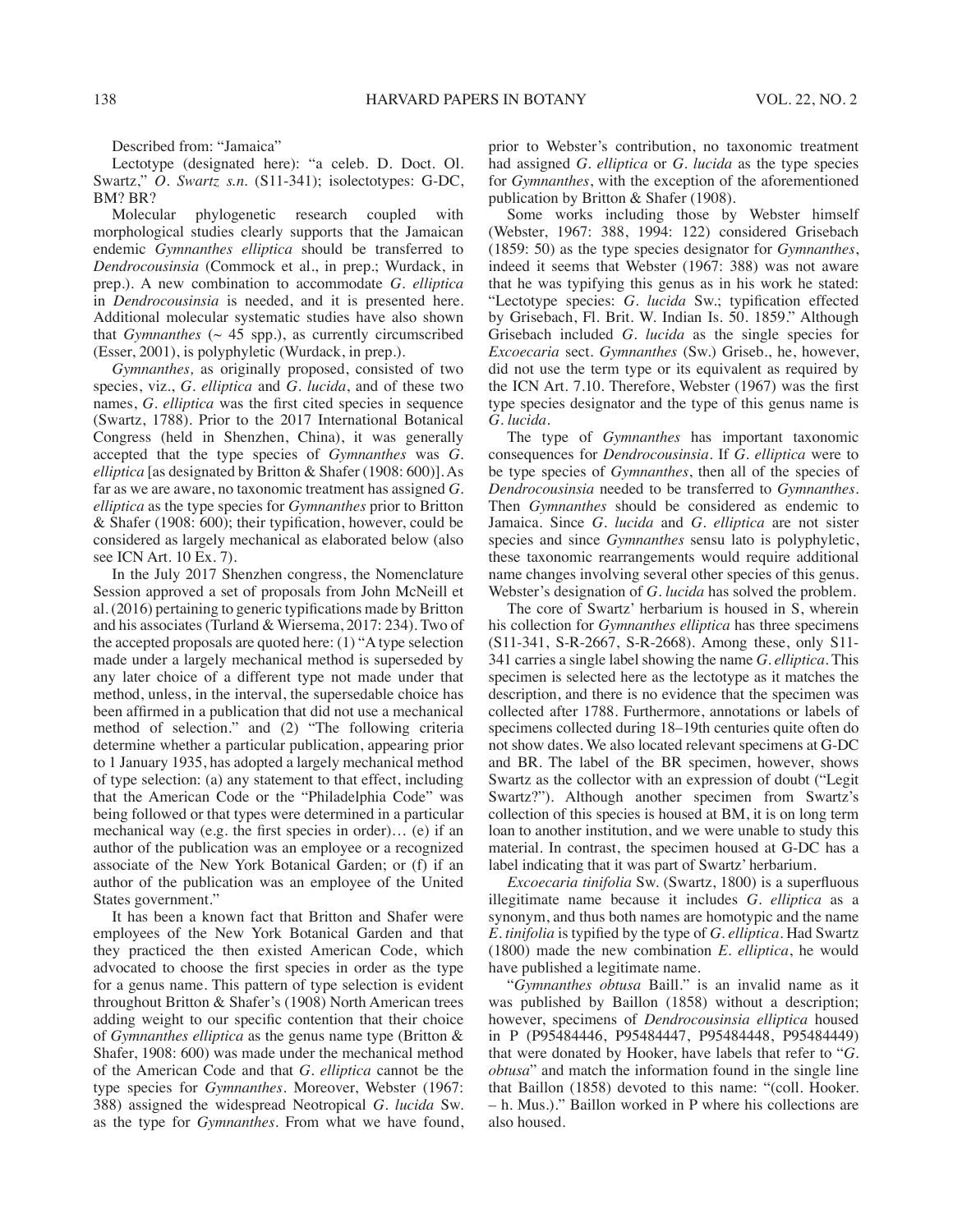2. *Odontocline dolichantha* (Krug & Urb.) B. Nord., Opera Bot. 44: 25. 1978. ≡ *Senecio fadyenii* var. *dolichanthus* Krug & Urb. in I. Urban, Symb. Ant. 1: 470. 1899. ≡ *Senecio dolichanthus* (Krug & Urb.) S. Moore, J. Bot. 67: 130. 1929.

Type: "Hab. in Jamaica in Blue Mountains, prope Vinegar Hill 1400 m (4200 ft.) alt. Apr., Jun. flor.: W. Harris in Bot. Dep. Herb. N. 5113, 6352"

Lectotype (designated here): *W. Harris 6352* (UCWI).

The protologue of *Senecio fadyenii* var. *dolichanthus* referred to a single locality and to two collections made by William H. Harris (5113 and 6352), which constitute syntypes. We located *W. Harris 5113* in BM (BM001024018), and its label indicates that it was collected from Woodcutter's Gap. In contrast, *W. Harris 6352* (housed at UCWI) was collected from Vinegar Hill and matches the only locality mentioned in the protologue. Most of Urban's herbarium (including types) at B were destroyed during the Second World War (Hiepko, 1996), and B does not house either *W. Harris 5113* or *W. Harris 6352*. It is worth mentioning that the protologue makes reference to William Harris's collections housed at UCWI (as "W. Harris in Bot. Dep. Herb."). The BM specimen (*W. Harris 5113*) was examined by Nordenstam in 1976, and it was annotated as a "Type Specimen." However, Nordenstam (1978), in his taxonomic treatment for *Odontocline*, neither typified the name *S. fadyenii* var. *dolichanthus* nor made any reference to this BM specimen. We decided to select the specimen at UCWI (*W. Harris 6352*) as the lectotype because of three reasons: (1) this Jamaican institution houses the core of William Harris' collections, and his UCWI specimens are mentioned in the protologue, (2) the label of this specimen matches the only collecting site mentioned in the protologue, and (3) its leaves are intact and better preserved than those of *W. Harris 5113* housed at the BM.

3. *Odontocline fadyenii* (Griseb.) B. Nord., Opera Bot. 44: 25. 1978. ≡ *Senecio fadyenii* Griseb., Fl. Br. W. Ind.: 382. 1861.

Described from: "Jamaica! Macf."

Lectotype [first-step: designated by Nordenstam (1978): "Type: Jamaica, Macfadyen (K Iso?)." Lectotype [secondstep: designated here]: *J. Macfadyen s.n.* (K000497648; Isolectotype: K000497647).

The protologue of *Senecio fadyenii* refers to a single collection: "Jamaica!, Macf." The core of Grisebach's herbarium is housed in GOET, which has a single specimen with a label showing: "Senecio Fadyenii Gr. Jamaica Macf." The specimen consists of just one leaf and three flower fragments; this specimen, however, does not match all the characteristics provided in the protologue (e.g., "branches cylindrical; leaves lanceolate-oblong or oblong, corymbs few-branched …"). Obviously, other specimens were used by Grisebach for his species description. According to Stafleu & Cowan (1976: 1007), many of the types of the taxa described by Grisebach in his *Flora of the British West Indian Islands* are at K. Indeed, K houses two specimens (K000497647 and K000497648) collected by Macfadyen in Jamaica, and one of them (K000497648) was already labeled as "isotype?" by Nordenstam in 1976. The two specimens

do not have lanceolate-oblong or oblong leaves but match other characters found in the protologue. Therefore, we believe that any one of these two specimens could be chosen as a lectotype. We selected K000497648 as it was the one that Nordenstam labeled as a potential type.

Regarding previous typifications of *Senecio fadyenii*, we provide the following details. Kruger and Urban (in Urban, 1899: 470), within the protologue of *S. fadyenii* var. *dolichanthus* Krug & Urb., mentioned "Typus *S. Fadyenii* Griseb.!" and provided contrasting characters between var. *fadyenii* and var. *dolichanthus*. However, for *S. fadyenii*, they did not provide any other detail for their type citation, such as the type locality, name of the collector or herbarium housing the type, collection date and/or number. It appears that Kruger and Urban (in Urban, 1899: 470) merely wanted to emphasize that they have seen the type of *S. fadyenii* and that it is different from the syntypes of var. *dolichanthus* (*William H. Harris 5113* & *6352*).

For the name *Senecio fadyenii*, Nordenstam (1978) stated "Type: Jamaica, Macfadyen (K Iso?)." From this short text, it seems that Nordenstam assumed that GOET has the holotype and the duplicates elsewhere (including at K) are isotypes. Alternatively, his citation of the query sign "?" may be construed as that Nordenstam doubted whether K has an isotype or the holotype. As discussed above, the specimen housed in GOET is not to be treated as the holotype. Since a holotype is not mentioned within the protologue, Nordenstam's (1978) usage of the term "iso?" for the K specimen can be corrected to lectotype (ICN Art. 9.9). Although Nordenstam narrowed his inadvertent lectotypification to a single herbarium (K), it is noted here that K has two specimens, and in his publication, Nordenstam did not mention which of these two specimens is the type. Therefore, we construe his inadvertent lectotypification as Lectotype [first-step], and our designation (K000497648) here constitutes: Lectotype [second-step].

4. *Odontocline hollickii* (Britton ex Greenm.) B. Nord., Opera Bot. 44: 25. 1978. ≡ *Senecio hollickii* Britton ex Greenm., Ann. Missouri Bot. Gard. 3: 201. 1916.

Type: "Jamaica: rocky hillside, Union Hill, near Moneague, Parish of St. Ann's, alt. 450 m., 6–7 April, 1908, *Britton & Hollick 2729* (N.Y. Bot. Gard. Herb., photograph and fragment in Mo. Bot. Gard. Herb.) type."

Lectotype (designated here): "Union Hill, near Moneague (Parish of St. Ann's)," *N.L. Britton and A. Hollick 2729* (NY00126716; Isolectotype: MO714664).

Although the protologue of *Senecio hollickii* mentions that *Britton & Hollick 2729* is the type collection, no holotype was cited or indicated. Greenman's (1916) statement ["(N.Y. Bot. Gard. Herb., photograph and fragment in Mo. Bot. Gard. Herb.) type."] is construed as citation of syntypes housed at NY and MO (see ICN Art. 8.3 Ex. 5), and a lectotype designation is needed for the name *S. hollickii*. Therefore, we herewith designate the single specimen housed in NY as the lectotype and the fragment at MO as the isolectotype. The NY specimen matches the species description and already bears an annotation showing it as a type material.